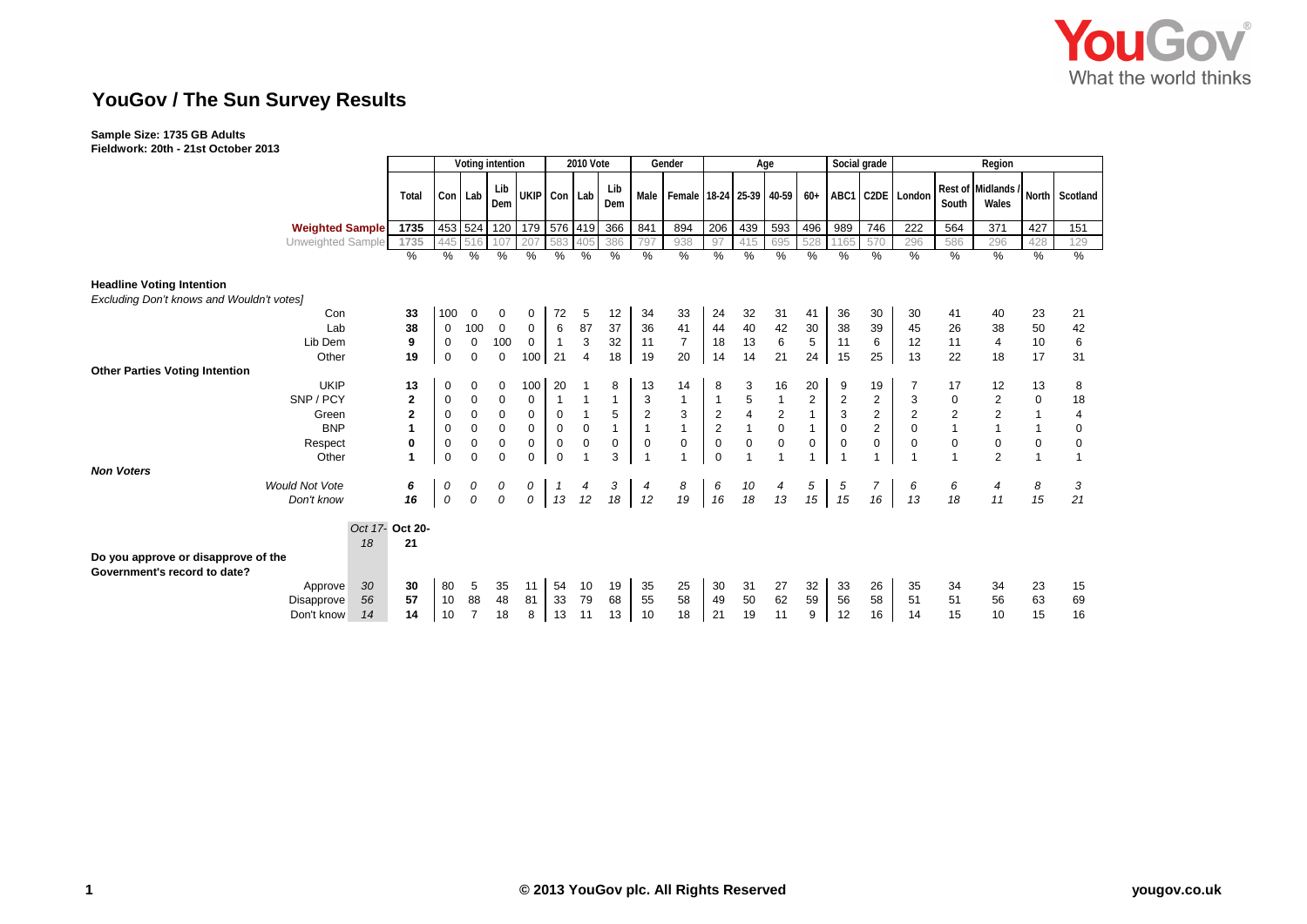

**Fieldwork: 20th - 21st October 2013**

|                                                                                                 |                          |                      | Voting intention   |                |                |                   |                | <b>2010 Vote</b> |                |          | Gender                                |            | Age            |                |                | Social grade   |                         |          |                | Region                  |          |                         |
|-------------------------------------------------------------------------------------------------|--------------------------|----------------------|--------------------|----------------|----------------|-------------------|----------------|------------------|----------------|----------|---------------------------------------|------------|----------------|----------------|----------------|----------------|-------------------------|----------|----------------|-------------------------|----------|-------------------------|
|                                                                                                 |                          | Total                | Con Lab            |                | Lib            | UKIP Con Lab      |                |                  | Lib            |          | Male   Female   18-24   25-39   40-59 |            |                |                | $60+$          |                | ABC1 C2DE               | London   | <b>Rest of</b> | Midlands                | North    | Scotland                |
|                                                                                                 |                          |                      |                    |                | Dem            |                   |                |                  | Dem            |          |                                       |            |                |                |                |                |                         |          | South          | Wales                   |          |                         |
| <b>Weighted Sample</b>                                                                          |                          | 1735                 | 453 524            |                | 120            | 179               | 576            | 419              | 366            | 841      | 894                                   | 206        | 439            | 593            | 496            | 989            | 746                     | 222      | 564            | 371                     | 427      | 151                     |
| Unweighted Sample                                                                               |                          | 1735                 | 445                | 516            | 107            | 207               |                |                  | 386            | 797      | 938                                   | 97         | 415            | 695            | 528            | 1165           | 570                     | 296      | 586            | 296                     | 428      | 129                     |
|                                                                                                 |                          | %                    | %                  | %              | $\%$           | %                 | $\%$           | %                | %              | %        | %                                     | %          | %              | %              | %              | %              | %                       | %        | %              | %                       | %        | %                       |
|                                                                                                 | 3                        | Oct 2- Oct 20-<br>21 |                    |                |                |                   |                |                  |                |          |                                       |            |                |                |                |                |                         |          |                |                         |          |                         |
| Here are some statements that different people                                                  |                          |                      |                    |                |                |                   |                |                  |                |          |                                       |            |                |                |                |                |                         |          |                |                         |          |                         |
| make about different political parties. In each                                                 |                          |                      |                    |                |                |                   |                |                  |                |          |                                       |            |                |                |                |                |                         |          |                |                         |          |                         |
| case, which party do you think it applies to<br>most - the Conservatives, Labour or the Liberal |                          |                      |                    |                |                |                   |                |                  |                |          |                                       |            |                |                |                |                |                         |          |                |                         |          |                         |
| Democrats?                                                                                      |                          |                      |                    |                |                |                   |                |                  |                |          |                                       |            |                |                |                |                |                         |          |                |                         |          |                         |
| The kind of society it wants is broadly the kind<br>of society I want                           |                          |                      |                    |                |                |                   |                |                  |                |          |                                       |            |                |                |                |                |                         |          |                |                         |          |                         |
| Applies most to the Conservatives                                                               | 29                       | 28                   | 84                 | -1             | 4              | 25                | 61             | 6                | 10             | 30       | 26                                    | 22         | 21             | 26             | 38             | 30             | 25                      | 27       | 33             | 31                      | 19       | 24                      |
| Applies most to Labour                                                                          | 27                       | 29                   | 3                  | 76             | 19             | $6\phantom{1}6$   | 6              | 66               | 29             | 31       | 26                                    | 30         | 26             | 33             | 25             | 31             | 25                      | 37       | 19             | 29                      | 38       | 25                      |
| Applies most to the Liberal Democrats                                                           | 11                       | 8                    | $\overline{2}$     | 3              | 67             | 2                 | $\overline{2}$ | 2                | 28             | 9        | $\overline{7}$                        | 10         | 12             | $\overline{7}$ | 6              | 10             | 6                       | 8        | 10             | 6                       | 8        | 6                       |
| Applies to none of them                                                                         | 20                       | 22                   | $\overline{7}$     | 11             | 5              | 62                | 22             | 14               | 20             | 21       | 24                                    | 16         | 18             | 24             | 27             | 19             | 26                      | 17       | 24             | 25                      | 20       | 23                      |
| Don't know                                                                                      | 12                       | 13                   | $\overline{4}$     | 9              | 5              | 6                 | 9              | 12               | 12             | 10       | 17                                    | 22         | 24             | 11             | $\overline{4}$ | 10             | 18                      | 11       | 13             | 9                       | 15       | 22                      |
| It is led by people of real ability                                                             |                          |                      |                    |                |                |                   |                |                  |                |          |                                       |            |                |                |                |                |                         |          |                |                         |          |                         |
| Applies most to the Conservatives<br>Applies most to Labour                                     | 22<br>16                 | 23<br>14             | 70<br>$\mathbf{1}$ | 2<br>43        | 22<br>4        | 8<br>$\mathbf{1}$ | 48<br>3        | 8<br>36          | 11<br>13       | 24<br>15 | 22<br>13                              | 22<br>12   | 20<br>13       | 21<br>16       | 28<br>14       | 24<br>16       | 21<br>12                | 24<br>18 | 26<br>8        | 29<br>16                | 16<br>21 | 14<br>11                |
| Applies most to the Liberal Democrats                                                           | $\overline{\mathcal{A}}$ | 3                    | $\mathbf{1}$       | $\overline{c}$ | 32             | $\mathbf 0$       | $\overline{1}$ | $\boldsymbol{2}$ | 10             | 4        | 3                                     | 3          | $\,6\,$        | 3              | $\mathbf{1}$   | $\overline{4}$ | $\overline{2}$          | 3        | 4              | $\overline{\mathbf{c}}$ | 3        | $\sqrt{5}$              |
| Applies to none of them                                                                         | 42                       | 43                   | 22                 | 40             | 27             | 84                | 39             | 39               | 45             | 44       | 42                                    | 38         | 34             | 48             | 47             | 42             | 44                      | 37       | 46             | 42                      | 43       | 44                      |
| Don't know                                                                                      | 17                       | 17                   | 6                  | 14             | 16             | 6                 | 9              | 15               | 20             | 13       | 20                                    | 25         | 27             | 12             | 10             | 13             | 21                      | 19       | 17             | 11                      | 17       | 26                      |
| Its leaders are prepared to take tough and<br>unpopular decisions                               |                          |                      |                    |                |                |                   |                |                  |                |          |                                       |            |                |                |                |                |                         |          |                |                         |          |                         |
| Applies most to the Conservatives                                                               | 47                       | 46                   | 86                 | 29             | 38             | 38                | 67             | 33               | 39             | 47       | 45                                    | 45         | 38             | 43             | 57             | 47             | 44                      | 41       | 50             | 49                      | 43       | 35                      |
| Applies most to Labour                                                                          | 13                       | 11                   | $\mathbf 0$        | 32             | 8              | 3                 | $\overline{2}$ | 26               | 11             | 12       | 10                                    | 14         | 12             | 11             | 10             | 12             | 10                      | 15       | 8              | 12                      | 14       | 10                      |
| Applies most to the Liberal Democrats                                                           | $\overline{\mathcal{A}}$ | 4                    | $\pmb{0}$          | $\sqrt{2}$     | 33             | 3                 | $\overline{1}$ | $\overline{4}$   | 9              | 5        | 3                                     | $\sqrt{5}$ | $\overline{7}$ | 3              | $\mathbf{1}$   | $\sqrt{5}$     | $\overline{\mathbf{c}}$ | 10       | 3              | 3                       | 3        | $\overline{\mathbf{4}}$ |
| Applies to none of them                                                                         | 23                       | 24                   | 9                  | 24             | 13             | 51                | 20             | 22               | 28             | 25       | 24                                    | 17         | 20             | 29             | 25             | 23             | 25                      | 19       | 26             | 22                      | 25       | 29                      |
| Don't know                                                                                      | 14                       | 15                   | $\overline{4}$     | 13             | $\overline{7}$ | 5                 | 9              | 14               | 13             | 12       | 18                                    | 20         | 23             | 14             | $\overline{7}$ | 12             | 18                      | 15       | 14             | 14                      | 15       | 22                      |
| It seems to chop and change all the time: you<br>can never be quite sure what it stands for     |                          |                      |                    |                |                |                   |                |                  |                |          |                                       |            |                |                |                |                |                         |          |                |                         |          |                         |
| Applies most to the Conservatives                                                               | 17                       | 20                   | 6                  | 35             | 21             | 25                | 10             | 35               | 23             | 20       | 20                                    | 12         | 14             | 23             | 25             | 20             | 21                      | 19       | 18             | 18                      | 25       | 22                      |
| Applies most to Labour                                                                          | 29                       | 29                   | 58                 | $\overline{7}$ | 50             | 34                | 49             | 11               | 26             | 33       | 25                                    | 23         | 29             | 28             | 31             | 31             | 26                      | 29       | 33             | 33                      | 22       | 19                      |
| Applies most to the Liberal Democrats                                                           | 30                       | 28                   | 29                 | 40             | 10             | 24                | 26             | 37               | 27             | 28       | 29                                    | 32         | 28             | 28             | 27             | 30             | 26                      | 27       | 26             | 31                      | 28       | 33                      |
| Applies to none of them                                                                         | 9                        | 9                    | 3                  | 10             | 5              | 13                | 6              | 8                | $\overline{7}$ | 10       | 8                                     | 11         | 8              | 9              | 8              | 8              | 10                      | 10       | 9              | 9                       | 9        | $\overline{4}$          |
| Don't know                                                                                      | 15                       | 14                   | 4                  | 8              | 15             | $\overline{4}$    | 9              | 9                | 17             | 10       | 18                                    | 22         | 20             | 12             | 10             | 12             | 18                      | 16       | 14             | 9                       | 16       | 21                      |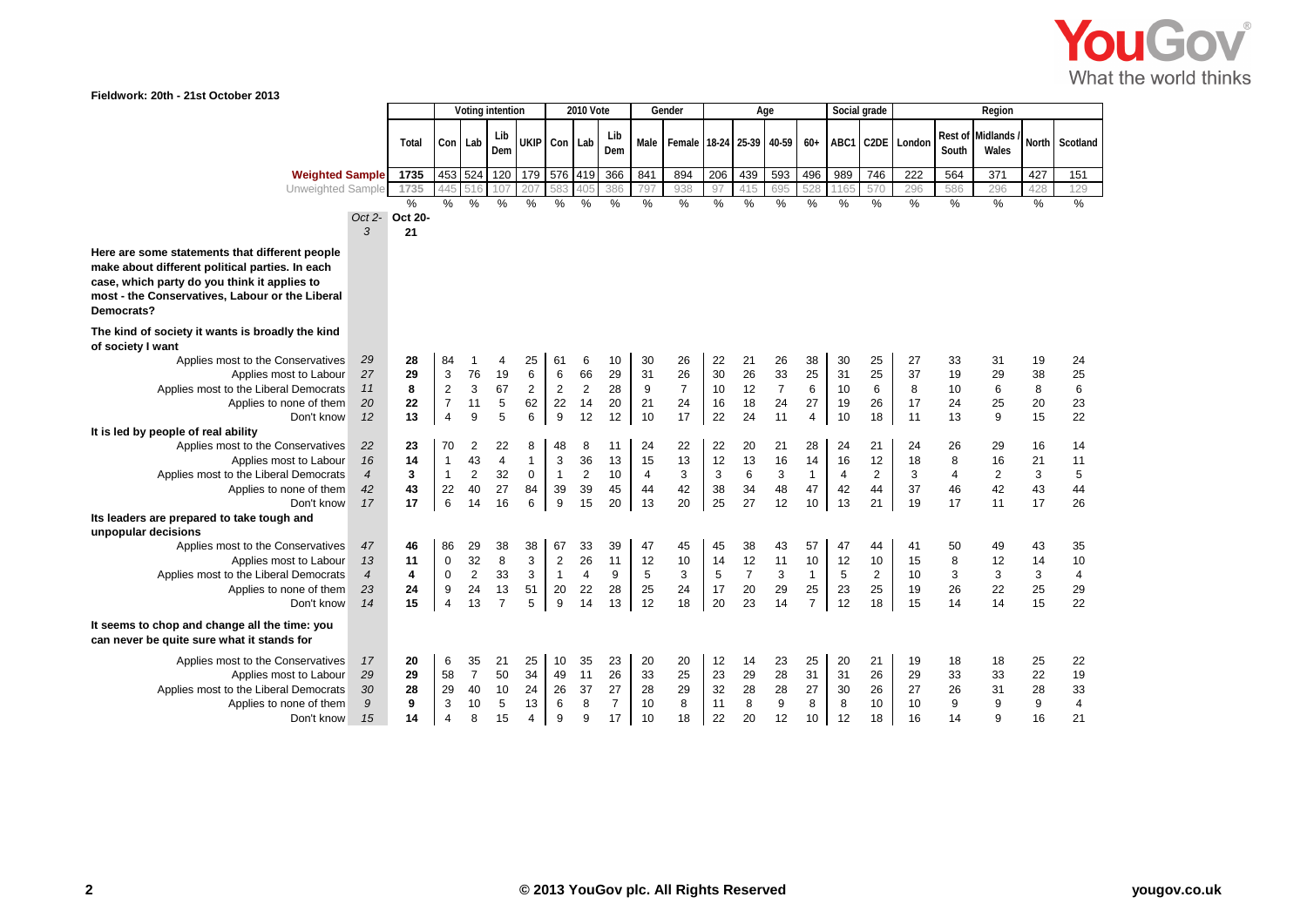

| Fieldwork: 20th - 21st October 2013                                                              |                     |                     |                               |                |                  |                   |                                |                      |            |                      |                          |                      |                |                |                      |                |                |                      |                         |                   |                 |                |  |  |
|--------------------------------------------------------------------------------------------------|---------------------|---------------------|-------------------------------|----------------|------------------|-------------------|--------------------------------|----------------------|------------|----------------------|--------------------------|----------------------|----------------|----------------|----------------------|----------------|----------------|----------------------|-------------------------|-------------------|-----------------|----------------|--|--|
|                                                                                                  |                     |                     |                               |                | Voting intention |                   |                                | <b>2010 Vote</b>     |            | Gender               |                          |                      |                | Age            |                      |                | Social grade   |                      | Region                  |                   |                 |                |  |  |
|                                                                                                  |                     | Total               |                               | Con Lab        | Lib<br>Dem       |                   | UKIP Con Lab                   |                      | Lib<br>Dem | Male                 | Female 18-24 25-39 40-59 |                      |                |                | $60+$                |                | ABC1 C2DE      | London               | <b>Rest of</b><br>South | Midlands<br>Wales | <b>North</b>    | Scotland       |  |  |
| <b>Weighted Sample</b>                                                                           |                     | 1735                |                               | 453 524        | 120              |                   |                                | 179 576 419          | 366        | 841                  | 894                      | 206                  | 439            | 593            | 496                  | 989            | 746            | 222                  | 564                     | 371               | 427             | 151            |  |  |
| Unweighted Sample                                                                                |                     | 1735                | 445                           | 516            | 107              | 207               |                                | 405                  | 386        | 797                  | 938                      | 97                   | 415            | 695            | 528                  | 1165           | 570            | 296                  | 586                     | 296               | 428             | 129            |  |  |
|                                                                                                  |                     | %                   | %                             | %              | %                | %                 | %                              | %                    | %          | %                    | %                        | %                    | %              | ℅              | %                    | %              | %              | %                    | %                       | %                 | ℅               | $\%$           |  |  |
|                                                                                                  |                     | Oct 6 - Oct 20-     |                               |                |                  |                   |                                |                      |            |                      |                          |                      |                |                |                      |                |                |                      |                         |                   |                 |                |  |  |
| Here is a list of problems facing the country.<br>Could you say for each of them which political | $\overline{7}$      | 21                  |                               |                |                  |                   |                                |                      |            |                      |                          |                      |                |                |                      |                |                |                      |                         |                   |                 |                |  |  |
| party you think would handle the problem<br>best?                                                |                     |                     |                               |                |                  |                   |                                |                      |            |                      |                          |                      |                |                |                      |                |                |                      |                         |                   |                 |                |  |  |
| <b>National Health Service</b>                                                                   |                     |                     |                               |                |                  |                   |                                |                      |            |                      |                          |                      |                |                |                      |                |                |                      |                         |                   |                 |                |  |  |
| Conservative                                                                                     | 27                  | 23                  | 71                            | -1             | 5                | 21                | 50                             | 4                    | 9          | 28                   | 19                       | 23                   | 19             | 21             | 30                   | 25             | 21             | 25                   | 30                      | 27                | 15              | 12             |  |  |
| Labour                                                                                           | 36                  | 36                  | 8                             | 87             | 24               | 15                | 11                             | 72                   | 42         | 38                   | 34                       | 37                   | 32             | 40             | 33                   | 38             | 32             | 38                   | 26                      | 36                | 45              | 40             |  |  |
| Liberal Democrat                                                                                 | 6                   | 6                   | $\overline{2}$                | 1              | 51               | $\mathbf{1}$      | $\overline{2}$                 | $\overline{c}$       | 18         | $\overline{7}$       | 4                        | 12                   | 8              | 4              | 3                    | $\overline{7}$ | 4              | 7                    | $\overline{7}$          | 4                 | 5               | 4              |  |  |
| Other                                                                                            | $\sqrt{5}$          | 5                   | $\mathbf 0$                   | $\mathbf{1}$   | $\mathbf 0$      | 23                | $\overline{4}$                 | $\overline{2}$       | 4          | $\overline{4}$       | 5                        | $\overline{4}$       | $\overline{4}$ | $\overline{7}$ | $\overline{4}$       | $\overline{4}$ | 6              | 4                    | 5                       | 5                 | 4               | 9              |  |  |
| None                                                                                             | 12                  | 15                  | 11                            | $\overline{4}$ | $\overline{4}$   | 29                | 19                             | 8                    | 12         | 14                   | 16                       | 8                    | 11             | 17             | 18                   | 14             | 16             | 15                   | 15                      | 15                | 13              | 16             |  |  |
| Don't know                                                                                       | 15                  | 16                  | 8                             | 6              | 16               | 11                | 14                             | 12                   | 15         | 9                    | 22                       | 16                   | 26             | 12             | 11                   | 12             | 20             | 12                   | 17                      | 13                | 17              | 19             |  |  |
| Asylum and immigration<br>Conservative                                                           | 30                  | 31                  | 78                            | 10             | 30               | 9                 | 53                             | 13                   | 26         | 35                   | 27                       | 35                   | 31             | 27             | 33                   | 35             | 25             | 34                   | 34                      | 36                | 24              | 20             |  |  |
| Labour                                                                                           | 19                  | 17                  | $\mathbf 0$                   | 47             | 13               | $\mathbf 0$       | 2                              | 37                   | 18         | 17                   | 17                       | 27                   | 13             | 17             | 15                   | 18             | 16             | 18                   | 10                      | 18                | 23              | 16             |  |  |
| Liberal Democrat                                                                                 | $\overline{7}$      | 6                   | $\overline{2}$                | $\overline{4}$ | 41               | 2                 | $\overline{2}$                 | $\overline{4}$       | 15         | $\overline{7}$       | 5                        | $\overline{7}$       | 9              | 5              | 3                    | $\overline{7}$ | 4              | 8                    | 6                       | 3                 | $6\phantom{1}6$ | $\overline{7}$ |  |  |
| Other                                                                                            | 15                  | 13                  | 5                             | $\overline{7}$ | $\overline{4}$   | 58                | 17                             | $\overline{7}$       | 9          | 15                   | 11                       | 6                    | 9              | 16             | 16                   | 11             | 16             | $\overline{7}$       | 15                      | 15                | 11              | 14             |  |  |
| None                                                                                             | 14                  | 20                  | 11                            | 21             | $\overline{4}$   | 22                | 17                             | 23                   | 19         | 19                   | 21                       | $\overline{7}$       | 14             | 24             | 26                   | 18             | 22             | 20                   | 19                      | 19                | 20              | 21             |  |  |
| Don't know                                                                                       | 15                  | 14                  | 3                             | 10             | 8                | 9                 | 8                              | 16                   | 14         | 8                    | 20                       | 17                   | 24             | 12             | 6                    | 12             | 17             | 13                   | 15                      | 8                 | 15              | 22             |  |  |
| Law and order                                                                                    |                     |                     |                               |                |                  |                   |                                |                      |            |                      |                          |                      |                |                |                      |                |                |                      |                         |                   |                 |                |  |  |
| Conservative                                                                                     | 36                  | 35                  | 91                            | 8              | 28               | 28                | 67                             | 11                   | 26         | 40                   | 31                       | 35                   | 29             | 32             | 45                   | 38             | 32             | 33                   | 42                      | 42                | 27              | 20             |  |  |
| Labour                                                                                           | 23                  | 22                  | $\mathbf{1}$                  | 62             | $\overline{4}$   | $\overline{2}$    | 3                              | 50                   | 22         | 21                   | 22                       | 27                   | 19             | 23             | 21                   | 23             | 20             | 23                   | 14                      | 24                | 27              | 25             |  |  |
| <b>Liberal Democrat</b>                                                                          | 6<br>$\overline{7}$ | 5<br>$\overline{7}$ | $\mathbf 0$<br>$\overline{1}$ | 3<br>3         | 50               | $\mathbf 1$       | $\mathbf{1}$<br>$\overline{7}$ | 5                    | 15<br>5    | $\overline{7}$<br>8  | 4<br>6                   | $\overline{7}$       | 9              | 5<br>8         | $\sqrt{2}$<br>6      | $\overline{7}$ | 3<br>9         | 10                   | 6                       | 2<br>8            | $6\phantom{1}6$ | $\overline{4}$ |  |  |
| Other<br>None                                                                                    | 11                  | 15                  | $\overline{4}$                | 11             | 3<br>3           | 35<br>24          | 12                             | 4<br>13              | 16         | 14                   | 15                       | 6<br>8               | 6<br>13        | 17             | 17                   | 5<br>13        | 17             | 4<br>15              | 8<br>14                 | 12                | 6<br>17         | 10<br>17       |  |  |
| Don't know                                                                                       | 17                  | 16                  | 3                             | 13             | 12               | 10                | 10                             | 17                   | 16         | 10                   | 22                       | 18                   | 26             | 15             | 8                    | 13             | 20             | 15                   | 16                      | 12                | 17              | 25             |  |  |
| <b>Education and schools</b>                                                                     |                     |                     |                               |                |                  |                   |                                |                      |            |                      |                          |                      |                |                |                      |                |                |                      |                         |                   |                 |                |  |  |
| Conservative                                                                                     | 27                  | 25                  | 76                            | $\overline{c}$ | $\overline{4}$   | 21                | 56                             | 5                    | 11         | 29                   | 20                       | 15                   | 19             | 24             | 34                   | 26             | 23             | 23                   | 31                      | 29                | 18              | 12             |  |  |
| Labour                                                                                           | 32                  | 29                  | 5                             | 75             | 5                | 9                 | $\overline{7}$                 | 64                   | 28         | 28                   | 30                       | 36                   | 27             | 31             | 26                   | 31             | 27             | 32                   | 20                      | 30                | 37              | 33             |  |  |
| <b>Liberal Democrat</b>                                                                          | 9                   | 10                  | 3                             | 5              | 76               | 3                 | $\overline{4}$                 | 6                    | 27         | 13                   | 6                        | 17                   | 13             | 8              | 6                    | 12             | $\overline{7}$ | 13                   | 10                      | 5                 | 12              | 6              |  |  |
| Other                                                                                            | 5                   | 6                   | 0                             | $\overline{2}$ | $\overline{2}$   | 27                | $\overline{4}$                 | 3                    | 4          | 6                    | 5                        | 5                    | 5              | $\overline{7}$ | 5                    | $\overline{4}$ | $\overline{7}$ | 4                    | 6                       | 5                 | 5               | 10             |  |  |
| None                                                                                             | 10                  | 15                  | 10                            | $\overline{7}$ | $\overline{4}$   | 29                | 16                             | 8                    | 13         | 13                   | 17                       | 12                   | 11             | 15             | 19                   | 14             | 16             | 15                   | 14                      | 19                | 13              | 15             |  |  |
| Don't know                                                                                       | 16                  | 16                  | 6                             | 10             | 10               | 11                | 13                             | 14                   | 17         | 11                   | 21                       | 16                   | 26             | 14             | 10                   | 13             | 20             | 13                   | 18                      | 12                | 16              | 24             |  |  |
| <b>Taxation</b>                                                                                  |                     |                     |                               |                |                  |                   |                                |                      |            |                      |                          |                      |                |                |                      |                |                |                      |                         |                   |                 |                |  |  |
| Conservative                                                                                     | 31                  | 31                  | 86                            | 5              | 20               | 29                | 62                             | $\overline{7}$       | 18         | 36                   | 26                       | 29                   | 23             | 31             | 38                   | 32             | 29             | 30                   | 37                      | 36                | 24              | 17             |  |  |
| Labour<br><b>Liberal Democrat</b>                                                                | 27<br>8             | 25<br>6             | 2<br>2                        | 67<br>5        | 14<br>45         | 6<br>$\mathbf{1}$ | 6<br>$\overline{2}$            | 56<br>$\overline{4}$ | 26<br>19   | 26<br>$\overline{7}$ | 25<br>5                  | 33<br>$\overline{7}$ | 23<br>9        | 26<br>5        | 23<br>$\overline{4}$ | 27<br>9        | 23<br>3        | 28<br>$\overline{7}$ | 19<br>$\overline{7}$    | 26<br>4           | 33<br>6         | 24<br>8        |  |  |
| Other                                                                                            | $\sqrt{5}$          | 5                   | $\mathbf 0$                   | $\mathbf{1}$   | 5                | 27                | 5                              | $\overline{4}$       | 4          | 6                    | 5                        | 3                    | 6              | $\overline{7}$ | 4                    | 5              | 6              | 6                    | 5                       | 4                 | 4               | 10             |  |  |
| None                                                                                             | 12                  | 16                  | 5                             | 11             | $\overline{4}$   | 30                | 15                             | 13                   | 16         | 14                   | 18                       | 10                   | 12             | 18             | 21                   | 15             | 18             | 14                   | 17                      | 16                | 17              | 15             |  |  |
| Don't know                                                                                       | 17                  | 16                  | 5                             | 12             | 13               | $\overline{7}$    | 11                             | 16                   | 16         | 10                   | 21                       | 19                   | 26             | 13             | 10                   | 13             | 20             | 15                   | 15                      | 13                | 16              | 26             |  |  |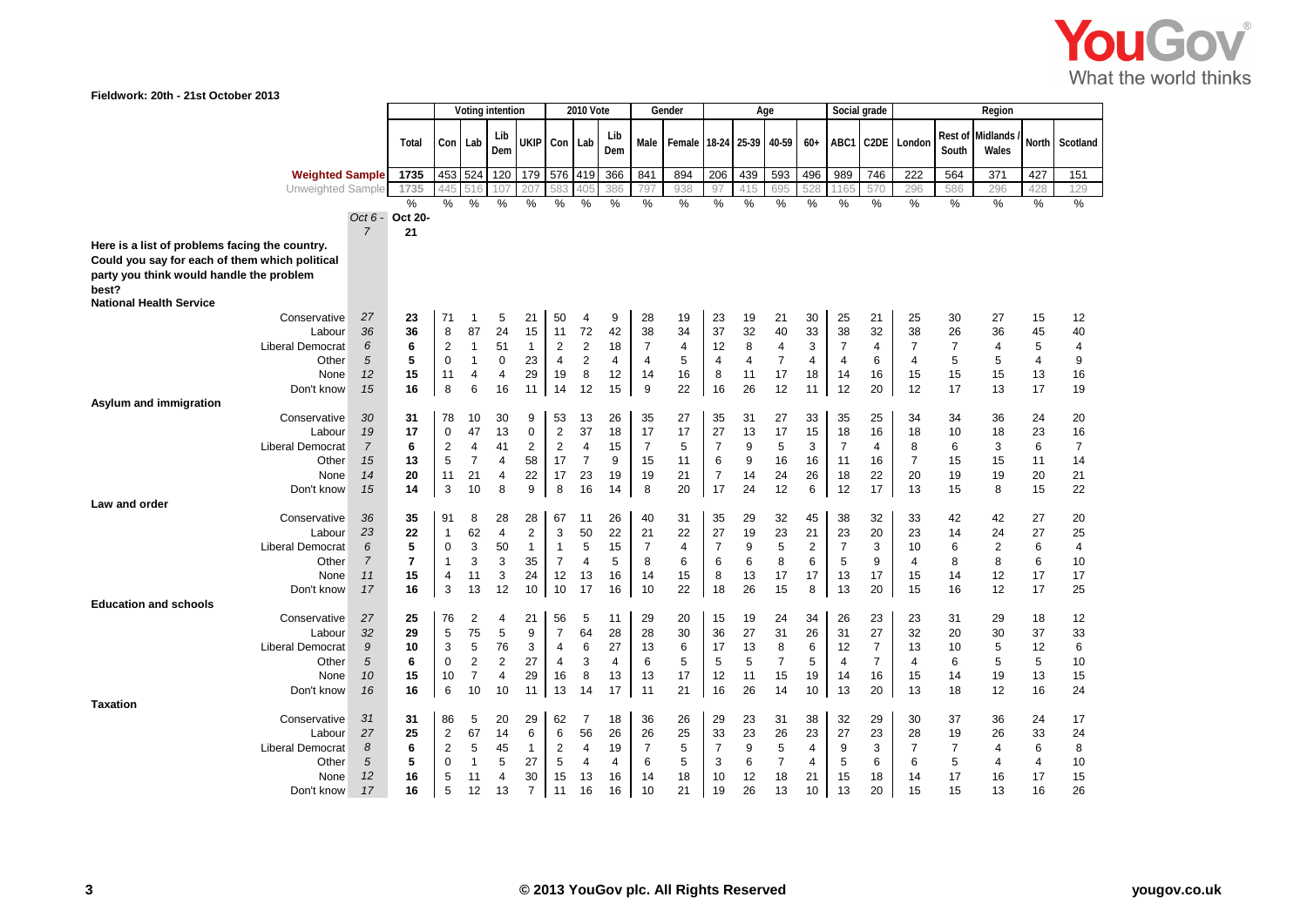

| Fieldwork: 20th - 21st October 2013 |                |                 |                |                      |                  |                     |                     |                  |             |         |                          |               |                |                |                |         |                |                  |                |                             |                |                |
|-------------------------------------|----------------|-----------------|----------------|----------------------|------------------|---------------------|---------------------|------------------|-------------|---------|--------------------------|---------------|----------------|----------------|----------------|---------|----------------|------------------|----------------|-----------------------------|----------------|----------------|
|                                     |                |                 |                |                      | Voting intention |                     |                     | <b>2010 Vote</b> |             |         | Gender                   |               |                | Age            |                |         | Social grade   |                  |                | Region                      |                |                |
|                                     |                | Total           |                | Con Lab              | Lib<br>Dem       |                     | UKIP Con Lab        |                  | Lib<br>Dem  | Male    | Female 18-24 25-39 40-59 |               |                |                | $60+$          |         |                | ABC1 C2DE London | South          | Rest of Midlands /<br>Wales |                | North Scotland |
| <b>Weighted Sample</b>              |                | 1735            |                | 453 524              | 120              | 179                 |                     |                  | 576 419 366 | 841     | 894                      | 206           | 439            | 593            | 496            | 989     | 746            | 222              | 564            | 371                         | 427            | 151            |
| Unweighted Sample                   |                | 1735            | 445            | 516                  | 107              | 207                 | 583                 | 405              | 386         | 797     | 938                      | 97            | 415            | 695            | 528            |         | 570            | 296              | 586            | 296                         | 428            | 129            |
|                                     |                | $\%$            | $\%$           | $\overline{\%}$      | $\frac{9}{6}$    | %                   | %                   | $\%$             | %           | %       | %                        | $\frac{9}{6}$ | %              | %              | $\%$           | $\%$    | %              | %                | %              | %                           | %              | %              |
|                                     |                | Oct 6 - Oct 20- |                |                      |                  |                     |                     |                  |             |         |                          |               |                |                |                |         |                |                  |                |                             |                |                |
|                                     | $\overline{7}$ | 21              |                |                      |                  |                     |                     |                  |             |         |                          |               |                |                |                |         |                |                  |                |                             |                |                |
| <b>Unemployment</b>                 |                |                 |                |                      |                  |                     |                     |                  |             |         |                          |               |                |                |                |         |                |                  |                |                             |                |                |
| Conservative                        | 28<br>30       | 26<br>28        | 79             | $\overline{c}$<br>70 | 12<br>23         | 16                  | 57                  | 5<br>58          | 13<br>33    | 30      | 22<br>28                 | 15            | 24             | 25<br>28       | 33<br>27       | 28      | 23<br>24       | 23<br>38         | 32<br>21       | 30                          | 20<br>35       | 16             |
| Labour<br><b>Liberal Democrat</b>   | $\overline{7}$ | 4               | 5<br>2         | 2                    | 39               | 8<br>$\overline{1}$ | $\overline{7}$<br>2 | $\overline{2}$   | 12          | 29<br>5 | 4                        | 38<br>5       | 26<br>6        | $\overline{4}$ | $\overline{2}$ | 31<br>5 | 3              | 6                | $\overline{4}$ | 28<br>3                     | $\overline{4}$ | 27<br>5        |
| Other                               | 6              | 5               | $\mathbf 0$    | $\mathbf{1}$         | $\mathbf 0$      | 28                  | $\overline{4}$      | 3                | 6           | 6       | 5                        |               | 5              | $\overline{7}$ | 5              | 4       | $\overline{7}$ | $\overline{4}$   | 6              | 5                           | 4              | 9              |
| None                                | 12             | 19              | 10             | 12                   | 8                | 33                  | 18                  | 15               | 19          | 18      | 20                       | 5<br>19       | 13             | 20             | 21             | 18      | 20             | 12               | 19             | 22                          | 20             | 17             |
| Don't know                          | 18             | 17              | $\overline{4}$ | 12                   | 18               | 15                  | 13                  | 17               | 16          | 13      | 22                       | 18            | 26             | 15             | 11             | 14      | 22             | 17               | 19             | 12                          | 17             | 26             |
| The economy in general              |                |                 |                |                      |                  |                     |                     |                  |             |         |                          |               |                |                |                |         |                |                  |                |                             |                |                |
| Conservative                        | 35             | 32              | 89             | 4                    | 18               | 31                  | 68                  | 7                | 19          | 38      | 26                       | 21            | 27             | 32             | 42             | 34      | 29             | 31               | 41             | 34                          | 26             | 16             |
| Labour                              | 23             | 24              |                | 68                   | 11               | 6                   | 5                   | 53               | 25          | 26      | 22                       | 30            | 21             | 26             | 21             | 25      | 23             | 25               | 16             | 24                          | 33             | 25             |
| <b>Liberal Democrat</b>             | 6              | 4               | $\mathbf 0$    | $\overline{c}$       | 45               | 0                   | 0                   | 4                | 13          | 5       | 4                        | 4             |                | $\overline{4}$ | $\overline{2}$ | 6       | 3              | 9                | 5              |                             | 4              | 6              |
| Other                               | 6              | 5               | $\mathbf 0$    | 1                    | $\overline{2}$   | 23                  | 4                   | $\overline{c}$   | 5           | 5       | 5                        | 4             | 5              | 6              | 5              |         | 6              | 5                | 4              | 6                           | 4              | 9              |
| None                                | 12             | 18              | 5              | 15                   | 11               | 33                  | 13                  | 17               | 20          | 16      | 21                       | 21            | 13             | 19             | 21             | 17      | 20             | 15               | 18             | 23                          | 18             | 16             |
| Don't know                          | 18             | 16              | $\overline{4}$ | 11                   | 13               | $\overline{7}$      | 10                  | 16               | 18          | 10      | 22                       | 20            | 26             | 13             | 9              | 14      | 19             | 14               | 17             | 13                          | 16             | 27             |
| <b>Europe</b>                       |                |                 |                |                      |                  |                     |                     |                  |             |         |                          |               |                |                |                |         |                |                  |                |                             |                |                |
| Conservative                        | 20             | 21              | 66             | 3                    | 5                | 4                   | 43                  | 6                | 9           | 24      | 18                       | 19            | 21             | 19             | 24             | 23      | 18             | 19               | 26             | 24                          | 14             | 17             |
| Labour                              | 21             | 19              | $\overline{2}$ | 52                   | 13               | $\mathbf{1}$        | 3                   | 42               | 21          | 19      | 19                       | 30            | 20             | 18             | 14             | 22      | 15             | 25               | 12             | 19                          | 26             | 18             |
| <b>Liberal Democrat</b>             | 9              | 8               | 3              | $\overline{7}$       | 55               | 0                   | -1                  | 5                | 22          | 10      | 6                        | 11            | 10             | 6              | 6              | 10      | 5              | 8                | 9              | 5                           | 8              | 10             |
| Other                               | 18             | 13              |                | 4                    | 6                | 61                  | 17                  | 6                | 9           | 15      | 10                       | 9             | $\overline{7}$ | 16             | 15             | 11      | 14             | 8                | 15             | 12                          | 11             | 14             |
| None                                | 12             | 21              | 13             | 18                   | $\overline{7}$   | 29                  | 21                  | 20               | 19          | 20      | 21                       | 10            | 14             | 23             | 28             | 18      | 24             | 20               | 21             | 23                          | 21             | 16             |
| Don't know                          | 20             | 19              | 10             | 17                   | 13               | 4                   | 14                  | 20               | 19          | 12      | 26                       | 21            | 28             | 18             | 13             | 16      | 23             | 21               | 18             | 18                          | 20             | 25             |